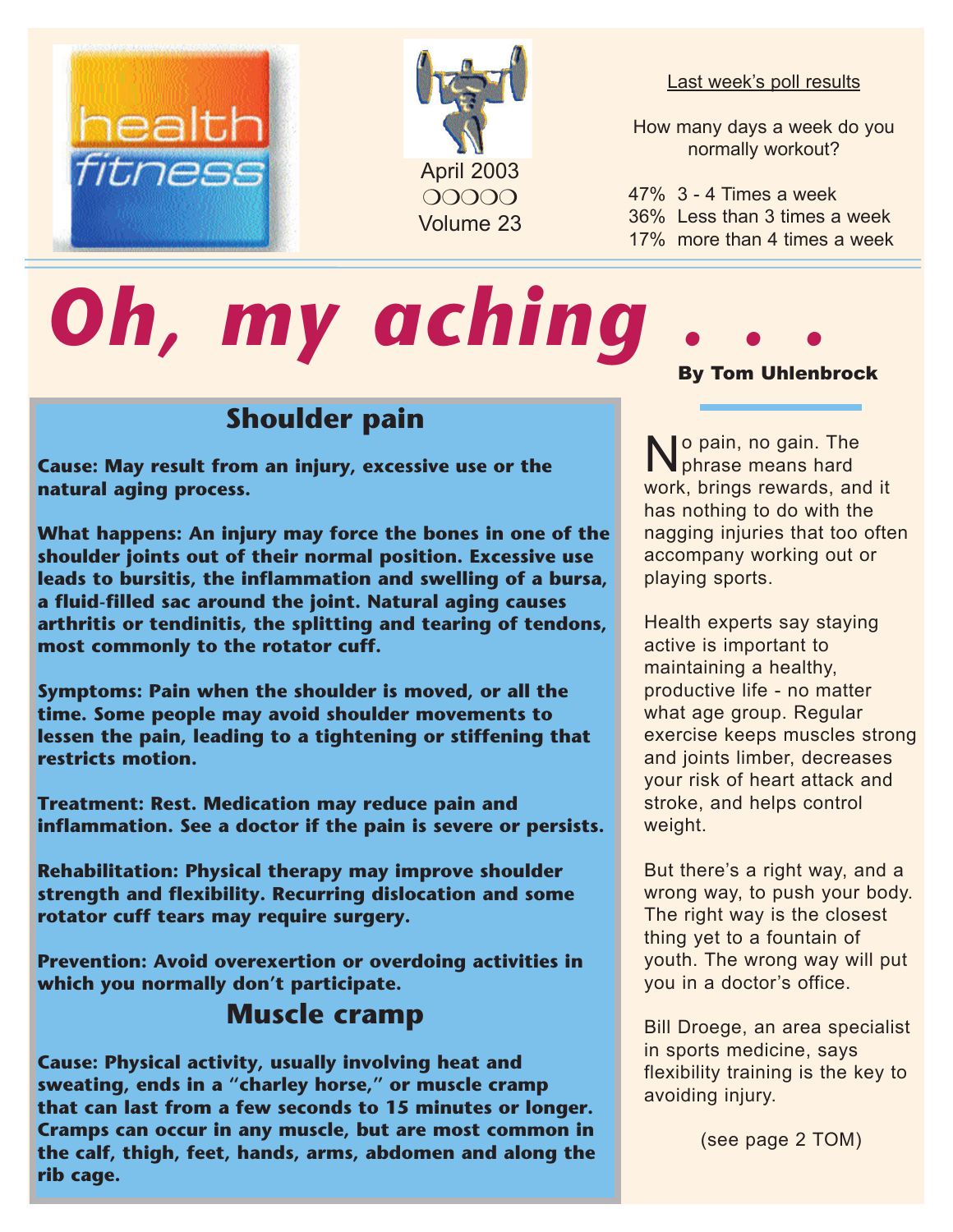#### (Cover story TOM)

"I'll tell patients in that baby boomer group to go to yoga class first, before weight training, or Pilates, the actual machines, not the one you see on television," said Droege, who works at Esquire Sports Medicine at 1202 Bellevue Avenue.

"With an aging population, you can stay strong, but if you don't stay flexible, you can get injured just as easily," he said. "The trick to the aerobics end of it is to do cross-training, change your workout so you're doing Stairmaster or running one day, and an aerobics class the next. For older folks, water aerobics is best because you don't get injured if you fall."

The American Academy of Orthopaedic Surgeons has a Web site - orthoinfo.aaos.org devoted to sports injuries, and how to avoid them, especially as the baby boomers begin to cope with creaking knees and aching elbows and shoulders.

So, on this day when some of you may be feeling pain after the Spirit of St. Louis Marathon, we offer the following list of 10 common sports injuries and how to treat and avoid them. It was compiled from the academy's Web site. Our list can be found throughout the newsletter, in blue.

*What happens: Researchers believe inadequate stretching and muscle fatigue lead to abnormalities in mechanisms that control muscle contraction. Other factors may include intense heat, dehydration and depletion of salt and minerals.* 

*Symptoms: Varies from a slight tic to agonizing pain. May recur multiple times before it goes away. Muscle may feel hard to the touch and appear visibly distorted or twitch beneath the skin.* 

*Treatment: Cramps usually go away on their own. Stop the activity and gently stretch and massage the cramping muscle. Apply heat to tight muscles, or cold to sore muscles.* 

*Rehabilitation: Drink water regularly, and more than your thirst requires. Fruit juices or sports beverages are good if working out in heat or sweating for more than an hour.* 

*Prevention: People over 40 are more susceptible to muscle cramps due to normal muscle loss, and the body's loss of its sense of thirst and ability to respond to changes in temperature. If cramps are severe, frequent and not a result of strenuous activity, see a doctor.* 

#### *Hamstring strain*

*Cause: An exertion of the leg, usually in full stride, causes either a mild tightening or a sharp pain in the back of the thigh.* 

*What happens: The "hamstring" actually is a group of three muscles at the back of the thigh. They help extend the leg at the hip and flex the leg at the knee, and work in conjunction with the quadriceps muscles in the front of the leg. When the stronger quadriceps contract, they may strain or tear the fatigued hamstring.* 

*Symptoms: More severe injuries may leave you unable to stand or walk. The muscle may be tender, and it may be painful to stretch your leg. Bruising behind the leg and below the knee may appear after a few days.* 

*Treatment: RICE - rest, ice, compress and elevate. Ultrasound sometimes helps repair a tear.* 

*Rehabilitation: If the muscle is completely torn, surgery may be necessary. All treatments should include rehabilitation to strengthen and stretch the muscle.* 

*Prevention: Stretch before and after an activity. Weak or tight hamstrings can contribute to low-back pain.*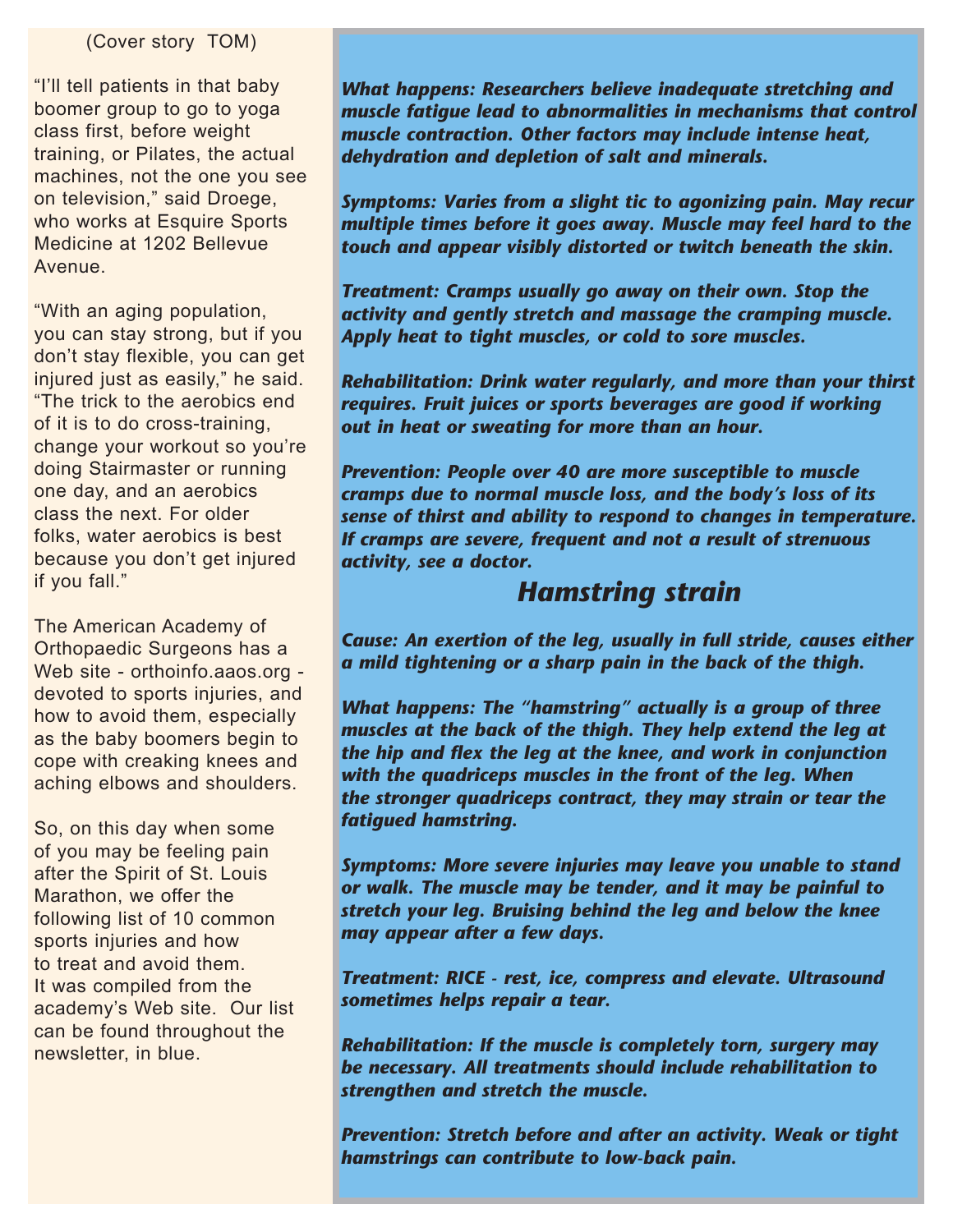#### There's a rising tide of enhanced waters

By Carol Ness

Mat's in it for you? All enhanced waters have water as the main ingredient. The subcategories vary more in marketing styles than in substance.

Most are lightly fruity and sweet - either from sugar (Glaceau) or from a combination of sugar and the no-calorie sugar derivative sucralose (Propel, Hansen's). Some actually taste pretty much like water (Reebok). A few are superoxygenated.

Doses of vitamins and other additives go from low (25 percent of daily requirements for C, some of the Bs, E in Glaceau) to minuscule.

Botanical, herbal and other ingredients are added in various amounts. Inositol, taurine, carnitine, ginseng, guarana, glucosamine, gingko all crop up.

New bottled waters contain vitamins and minerals, but are they any better than what comes out of the faucet?

The names burst with the promise of health: Vitamin water. Enhanced water. Fitness water. Energy water.

Pretty or muscular, fruity or sweet - new bottled waters are full of vitamins and minerals, caffeine and St. John's wort, chromium and selenium, fruit and vegetable flavors and colors. Even sugar -

# *Chronic knee pain*

*Cause: Sports, jogging or other high-impact activities that repeatedly pound, twist and turn the knees can stress aging joints, or those damaged by previous injury.* 

*What happens: Unlike severe pain that comes from an injury, which often means the ligaments that hold the knee together may be strained or torn, nagging pain most often occurs when the cartilage lining on the ends of bones tears or gradually wears away, meaning there no longer is a cushion between the bones.* 

*Symptoms: The knee may buckle and give way, lock in place, or become stiff and swollen.* 

*Treatment: Ice relieves swelling and inflammation. Rest until the tissues heal.* 

*Rehabilitation: See your doctor for diagnosis and treatment. Nonsteroidal anti-inflammatory medications may help. Injections can relieve pain and swelling for awhile. A therapy program can improve flexibility and reduce pain.* 

*Prevention: A doctor may recommend low-impact activities that can delay or eliminate the need for surgery. Stretching, swimming, cycling and walking are better than running, tennis, racquetball and basketball.* 

### *Stress fractures*

*Cause: Increased workouts cause pain and swelling, usually in the weight-bearing bones of the lower leg and the foot. Female athletes are more likely to get stress fractures, because of declines in bone mass. Associated with running, tennis, gymnastics and basketball.* 

*What happens: Muscles become fatigued and are unable to absorb added shock. Eventually, the muscle transfers the overload of stress to the bone, causing a tiny crack called a stress fracture.* 

*Symptoms: Persistent pain in the leg or foot. May include swelling.* 

*Treatment: Rest from the activity associated with the pain. If pain continues for several days, see an orthopedic surgeon.* 

*Rehabilitation: Stress fractures need six to eight weeks to fully heal. If the activity that caused the fracture is resumed too quickly, larger, harder-to-heal stress fractures can develop and lead to chronic problems. If treated properly, you can return to the activity without any restrictions.*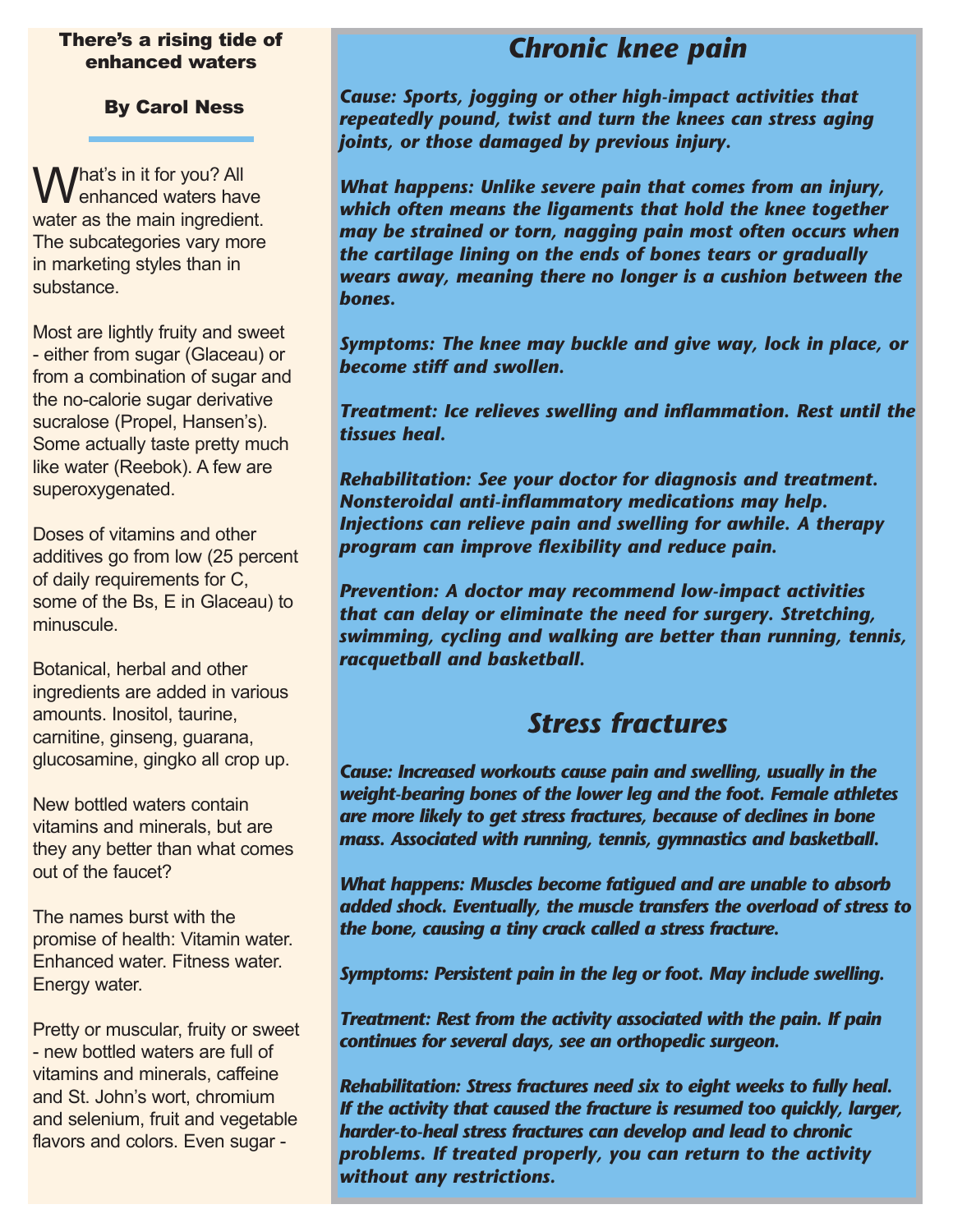### *Stretching could be the difference*

*Factors that affect flexibility*

 *\* Age: As we age, our joints lose some of their flexibility. We can expect to lose about 40 percent our flexibility between the ages of 20 and 70.* 

 *\* Inactivity: This causes joints to lose their flexibility because connective tissue shortens.* 

- *\* Gender: Women tend to be more flexible than men. (Many experts believe that women are genetically designed with a greater range of flexibility for childbearing purposes.)*
- *\* Body type: Flexibility is specific to each individual because everyone has a different muscle structure, joint structure and genetic composition.*

 *\* Muscle density: Thicker people have broader muscle fiber, which is harder to stretch.* 

- *\* Exposure: If you are exposed to flexible sports (such as gymnastics) early in life, you can carry that flexibility longer in life.*
- *\* Injury: Whether it's because of damage to the tissue, scarring or lack of use, injury can affect flexibility.*

#### *Common stretching mistakes*

- *\* Not holding the stretch long enough.*
- *\* Not warming up first.*
- *\* Stretching too hard.*
- *\* Holding past the point of pain; when a stretch becomes painful, stop.*
- *\* Not stretching all the muscles used in your sport.*
- *\* Bouncing the stretch.*
- *\* Doing the wrong stretches or doing them incorrectly.*
- *\* Not stretching at all, or not making enough time for it.*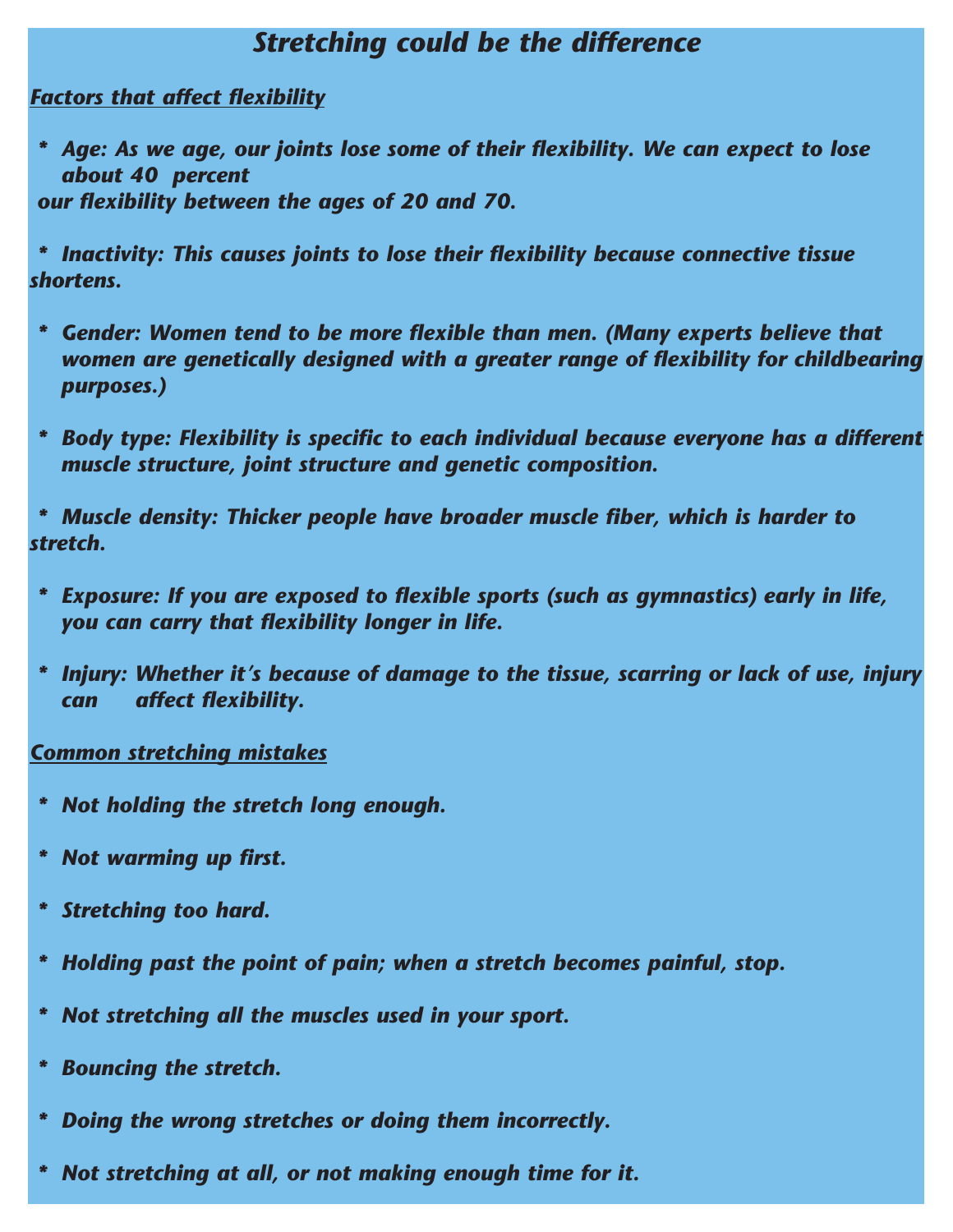sometimes almost half as much as in soda - or the artificial sweetener sucralose appear.

We're sucking them down as if they spring from the fountain of eternal life.

"They make you feel good about what you drink," says Rohan Oza, marketing manager for Glaceau Vitaminwater.

But some nutritionists and health experts are asking: Should they?

They worry that enhanced waters (as they're called collectively) risk blurring the line between water and soda, and people will wind up drinking more sugar calories as a result.

They also question whether the tantalizing extras - the vitamins, minerals and botanicals - do any good or could even cause harm.

"I don't know why people would want all those those things in their water," says Joanne Ikeda, codirector of the Center for Weight and Health at the University of California at Berkeley.

But they seem to. Even as Americans are guzzling bottled water as never before, including at restaurants, these enhanced waters are the fastest-growing part of that market - to the tune of \$245 million wholesale last year, up from just \$20 million when they debuted in 2000, according to research by Beverage Marketing Corp. in New York. And those who are their biggest fans are health-conscious young adults and baby boomers in trendy urban areas, analysts say.

Propel, a fitness water from the makers of Gatorade, is the bestselling enhanced water, a lowcalorie option to sports drinks.

Energy Brands' Glaceau Vitaminwater is scoring in the hipness market, with a dozen drinks in a rainbow of colors, each with a name that promises more than thirst relief - "determination," "focus" and "rescue," to name three.

The beverages are so hot that Coke and Pepsi have followed the trend and added sugar, fruit flavors and vitamins to make enhanced versions of their Dasani and Aquafina waters.

Even beer giant Anheuser-Busch is considering jumping in. The company has applied to register a trademark for "180 Sport," described as an "enhanced water beverage" in the filing with the U.S. Patent and Trademark Office. But A-B has not made any announcements regarding its plans for the product.

The new water trend is a logical progression from Americans' obsession with the plastic water bottle as a go-everywhere accessory. Americans are spending \$7.7 billion a year to hydrate; that's 21 gallons per person last year.

Whether humans really need 8 glasses of water a day (on top of the water they get from food and other drinks) is in dispute. Some doctors and the bottled water industry say so, but other doctors disagree. The National Academies of Science will deliver its opinion later this year.

People believe it, though, and by the end of this year are expected to be drinking more bottled water than coffee, beer or milk - although water won't outrank soda.

Enhanced waters appeal to the core American desire for something "more," according to Tom Pirko, president of BevMark, food and beverage consultants in Santa Barbara, Calif. Americans turned to bottled water "not because we don't think our tap water is safe - it has more to do with what else you can get," he says. Now it's enhanced waters.

Oza says people don't drink enough water because they get bored - but they'll drink more if it's fun and flavored.

"People today are making purposeful choices about how they live and what they put in their body," he says. "They're fundamentally seeking a healthy lifestyle but not at the cost of giving up taste and variety."

Pirko takes a more critical view. "These waters are marketed to the vulnerable, the naive, the great mass of the population that lives with certain anxieties, a certain lack of confidence, a certain set of dreams and ideals that (if they just drink this) they can be healthy or Arnold Schwarzenegger or Dubya - that this will enhance their lives," Pirko says.

People who buy enhanced waters want to think they take a serious interest in their health when they don't, Pirko says. "If they did, they'd be eating their fruits and vegetables and drinking a lot of good water every day."